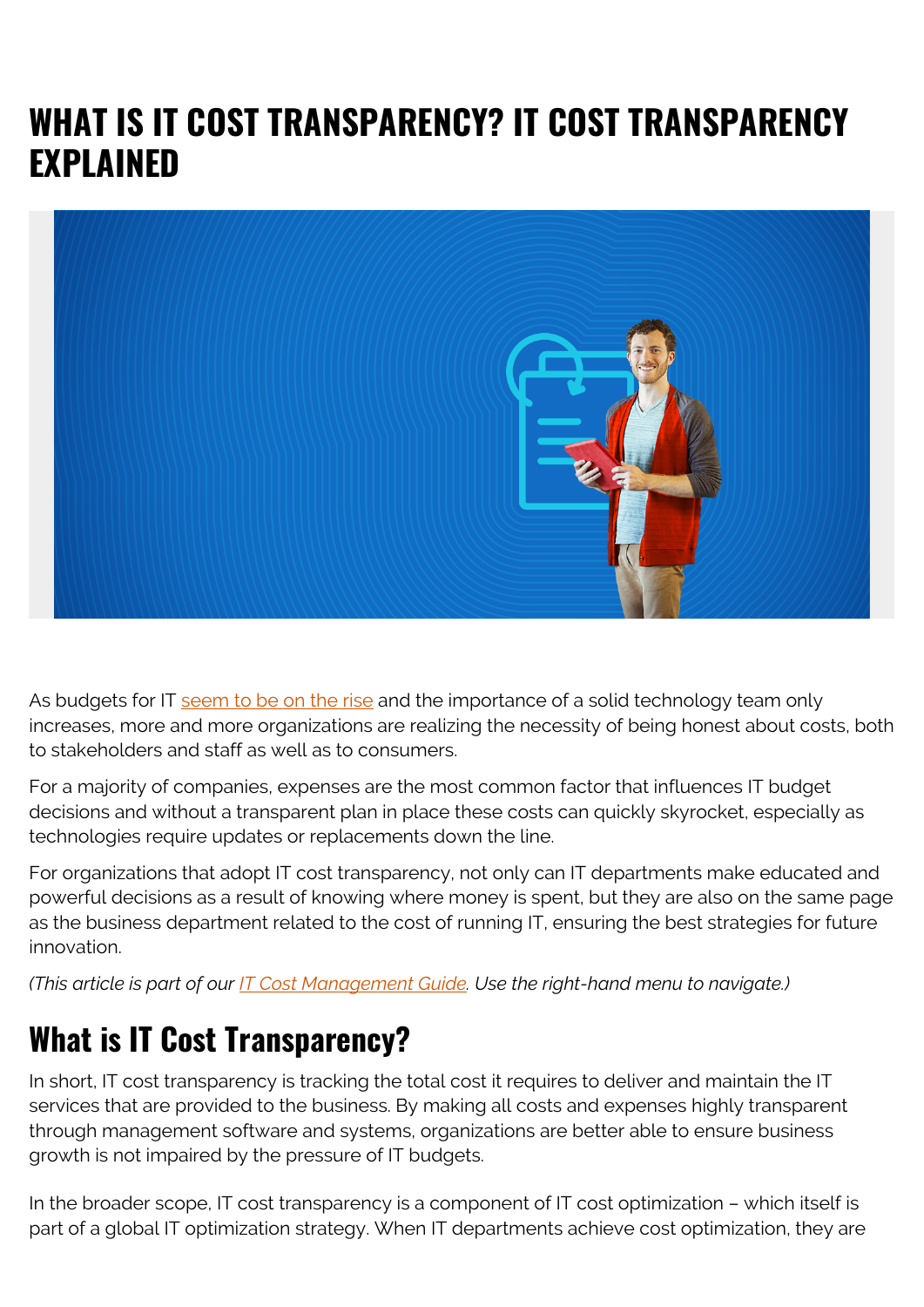guaranteeing strategic initiatives can be met and supported while budgets remain appropriately constrained. Creating cost transparency, and further on cost optimization, in the IT department requires a complete understanding of not only what the business needs from IT but also of the current IT cost baseline.

# **Elements of IT Cost Transparency**

There are multiple factors that must be considered when moving towards IT cost transparency and it is necessary for organizations to be properly informed of the main elements involved.

## **IT Asset Baseline**

One of the first steps towards IT cost transparency is to find the IT asset baseline. This is accomplished by performing a complete analysis of the number of IT assets that are chargeable and determining how they are used. These assets might include things such as servers, networks, storage, software, mobile devices, and employee workstations. This baseline number must be accurate and completely reflect the amount of money towards these assets.

### **Business System Correlation**

The next element of IT cost transparency is business system correlation. What this means is that the numbers from the analysis and asset baseline must be understandable in order for action to occur. By expressing facts in ways that decision makers can understand, IT costs and systems can be properly identified along with the value they provide the business.

#### **Business Intelligence**

Although making the asset baseline transparent and easy to understand is important, those steps alone are not enough to achieve IT cost transparency. The relationship between the deployment of software and its configuration must also be made transparent, including the connections of clustering, virtualization, and licensing. Another component of business intelligence is usage. While most organizations have multiple servers and hold expensive licenses, it is necessary to be able to identify who uses each of these components and what their value is to the systems. Being able to decommission unnecessary hardware and software is a huge piece of cost transparency.

# **Benefits of IT Cost Transparency**

While the idea of decreasing costs is a huge draw to undergoing IT cost transparency, there are many other benefits to adopting a solid system, as well.

### **A Complete View**

One of the biggest benefits of IT cost transparency is that it provides a complete view of where money is actually being spent throughout the department. This information gives IT leaders and stakeholders the ability to make accurate decisions regarding current needs as well as future innovations.